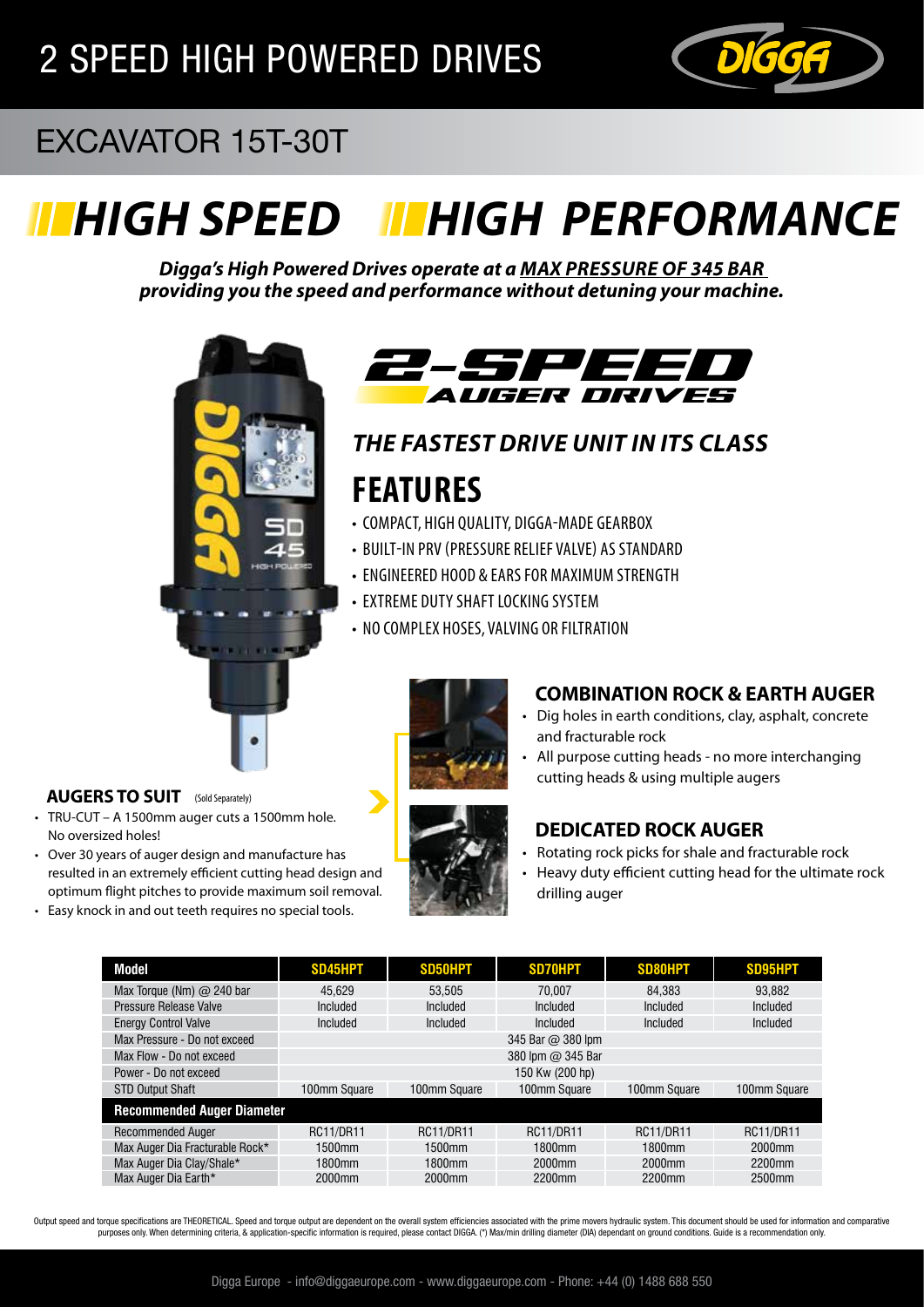

## EXCAVATOR 15T-30T

| Q<br>岊  | <b>Model</b> | SD45HPT   |                   | <b>SD50HPT</b> |                   | <b>SD70HPT</b> |                   | SD80HPT   |                   | SD95HPT        |                   |
|---------|--------------|-----------|-------------------|----------------|-------------------|----------------|-------------------|-----------|-------------------|----------------|-------------------|
| င္ဟ     | <b>FLOW</b>  | Hi Torque | Low Torque        | Hi Torque      | Low Torque        | Hi Torque      | Low Torque        | Hi Torque | Low Torque        | Hi Torque      | Low Torque        |
|         | <b>LPM</b>   | Low Speed | <b>High Speed</b> | Low Speed      | <b>High Speed</b> | Low Speed      | <b>High Speed</b> | Low Speed | <b>High Speed</b> | Low Speed      | <b>High Speed</b> |
| ⊃<br>௨  | 100          | 12        | 21                | 10             | 17                | 8              | 13                | 7         | 11                | 6              | 10                |
| 5       | 120          | 15        | 25                | 12             | 21                | 9              | 16                | 8         | 13                | $\overline{7}$ | 12                |
| $\circ$ | 140          | 17        | 29                | 14             | 24                | 11             | 19                | 9         | 15                | 8              | 14                |
|         | 160          | 19        | 33                | 16             | 28                | 13             | 21                | 11        | 18                | 9              | 16                |
|         | 180          | 22        | 37                | 18             | 31                | 14             | 24                | 12        | 20                | 10             | 18                |
|         | 200          | 24        | 41                | 21             | 35                | 16             | 27                | 13        | 22                | 12             | 20                |
|         | 220          | 27        | 45                | 23             | 38                | 17             | 30                | 14        | 24                | 13             | 22                |
|         | 240          | 29        | 49                | 25             | 42                | 19             | 32                | 16        | 27                | 14             | 24                |
|         | 260          | 31        | 53                | 27             | 45                | 21             | 35                | 17        | 29                | 15             | 26                |
|         | 280          | 34        | 57                | 29             | 49                | 22             | 38                | 18        | 31                | 16             | 28                |
|         | 300          | 36        | 62                | 31             | 52                | 24             | 40                | 20        | 33                | 17             | 30                |
|         | 320          | 39        | 66                | 33             | 56                | 25             | 43                | 21        | 35                | 19             | 32                |
|         | 340          | 41        | 70                | 35             | 59                | 27             | 46                | 22        | 38                | 20             | 34                |
|         | 360          | 44        | 74                | 37             | 63                | 28             | 48                | 24        | 40                | 21             | 36                |
|         | 380          | 46        | 78                | 39             | 66                | 30             | 51                | 25        | 42                | 22             | 38                |

Output speed and torque specifications are THEORETICAL. Speed and torque output are dependent on the overall system efficiencies associated with the prime movers hydraulic system. This document should be used for informati